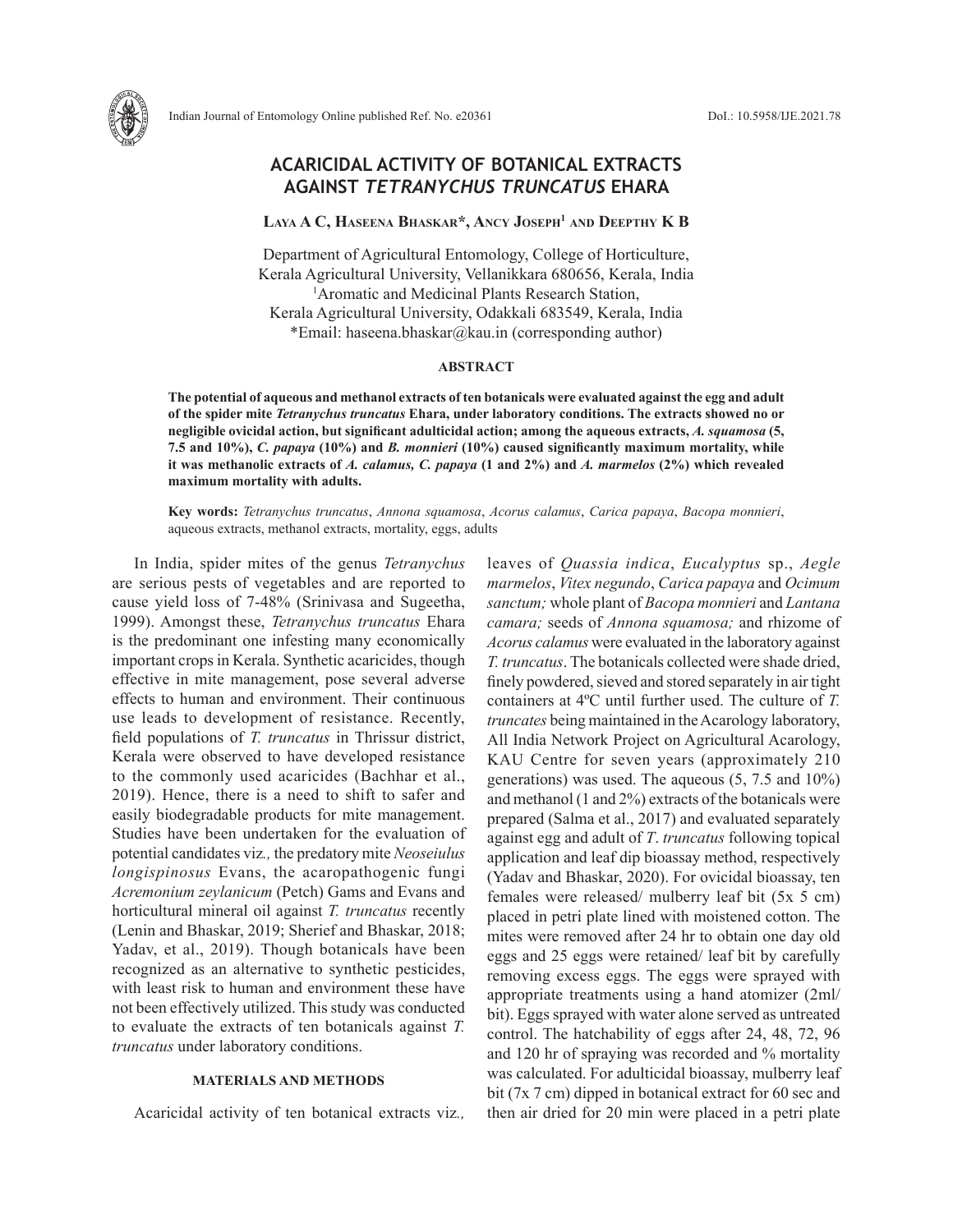lined with moistened cotton. Twenty five females were released to each leaf bit and then padded with wet cotton along the margin, to prevent the mites leaving the treated bit. Leaf bit dipped in distilled water served as control. Mortality of mite was recorded 24, 48, 72, 96 and 120 hr after treatment and % mortality was calculated. The experiments were laid out in completely randomised design with three replications/ treatment and the data subjected to ANOVA using the software, Web Agri Stat Package 2.0 (WASP 2.0).

#### **RESULTS AND DISCUSSION**

The aqueous extract of none of the botanicals evaluated showed ovicidal action against *T. truncatus*  and by fifth day, 100% hatchability was observed. Similar observations were made by Radhakrishnan and Prabhakaran (2014) with aqueous extracts of some botanicals with *Oligonychus coffeae.* In the present study aqueous extracts varied significantly in their efficacy against adult mites*.* After five days of treatment, the seed extract of *A. squamosa* and leaf extract of *C. papaya* at 10% concentration revealed maximum mortality of adults (98.67%) followed by 10% *B. monnieri*, 7.5% and 5% *A. squamosa* extracts which were all statistically at par (Table 1). The seed oil and leaf extract of *A. squamosa* have been reported to have acaricidal property- seed oil (0.5% and 0.25%) caused > 80% mortality of the kanzawa spider mite *T. kazawai* after 3 days of application, while complete mortality was observed by  $10<sup>th</sup>$  day (Lin et al., 2009). The aqueous leaf extract of *A. squamosa* (10%) caused 40% mortality of *T. urticae* adults after 72 hr of treatment under laboratory condition (Premalatha et al., 2018). Field evaluation of aqueous seed extract of *A. squamosa* (10%) resulted in significant reduction in incidence of flea beetles viz., *Podagrica uniforma* and *P. sjostedti* infesting okra (Onunkun, 2012). The extracts of bark, branches, leaves, fruits, and seeds of *Annona* sp. contain alkaloids, acetogenins, diterpenes and flavonoids, which may be responsible for the insecticidal effect (Gajalakshmi et al., 2011). The active substances of *Annona* sp. were reported to affect the neuroendocrine system and thereby interfere the process of metamorphosis (Freitas et al., 2014). Sunarti (2019) reported that *C. papaya* leaf extract caused 90-100% mortality of tomato aphid. Though the acaricidal property of *C. papaya* has not been reported earlier, while in the present study significant mortality of adults of *T. truncates* has been observed.

Among the methanol extracts evaluated, mortality

of eggs was observed only with 2% of *A. squamosa, A.calamus* and *A.marmelos* and it was all negligible. But the extracts caused significant mortality of adults; *A. calamus* (2%) extract gave maximum and significantly high mortality of 90.67% within single day of treatment; and by fifth day 100% mortality was observed with 1 and 2%. Similar was the result with extract of *C. papaya* (1 and 2%), while *A. marmelos* (2%*)* led to 98.67% mortality (Table 1). The reason for low egg mortality of methanol extract of the botanicals also may be due to the inability to penetrate the chorion of egg (Radhakrishnan and Prabhakaran, 2014). These observations corroborate with those of Erdogan et al. (2012) with some botanicals on the eggs of *T.urticae.*  The insecticidal property of solvent extracts of *A. calamus* has been well documented. It also possesses acaricidal property against phytophagous mites as well as ticks. In laboratory studies, methanol fraction of *A. calamus* at 5% concentration caused 94.6% mortality of adult red spider mite *Oligonychus coffea*e (Sarmah et al., 2007). The ethanol extract of *A. calamus* at 10% concentration could significantly reduce the field population of *T. urticae* (78.23 %) on tomato (Premalatha and Chinniah, 2017).

The activity of *Acorus* sp. could be because of individual or combined effect of bioactive compounds (Balakumbahan et al., 2010). The insecticidal property of *C. papayae* is known- ethanolic leaf extract is effective against field population of German cockroach, *Blattella germanica*. Very high level of repellency was also recorded (Rahayu et al., 2020). The methanolic leaf extract of *A. marmelos* at 10% has acaricidal effect against all stages of *O. coffeae* (Hazarika et al., 2019). Liu et al*.* (2020) studied the composition of essential oil of another species of *Bacopa* namely, *B. caroliniana* and its insecticidal activity against the rice weevil *Sitophilus oryzae* was observed. After fifth day of treatment, methanol extract of *A. squamosa* seeds at 2% showed significant mortality (70.67%) followed by *B. monnieri*. Maciel et al. (2015) with solvent extracts of *Annona muricata* seeds in ethanol observed significant mortality of *T. urticae*. Ethanolic seed extract of *A*. *mucosa*, *A. sylvatica* and *A. muricata* caused significant mortality of adult females of *T. urticae* (Miotto et al., 2020). The insecticidal activity of *A. squamosa* seed extract is attributed to adjacent bis-tetrahydrofuran ring acetogenins and that of *A. muricata* to monotetrahydrofuran ring acetogenins (Leatemia and Isman, 2004).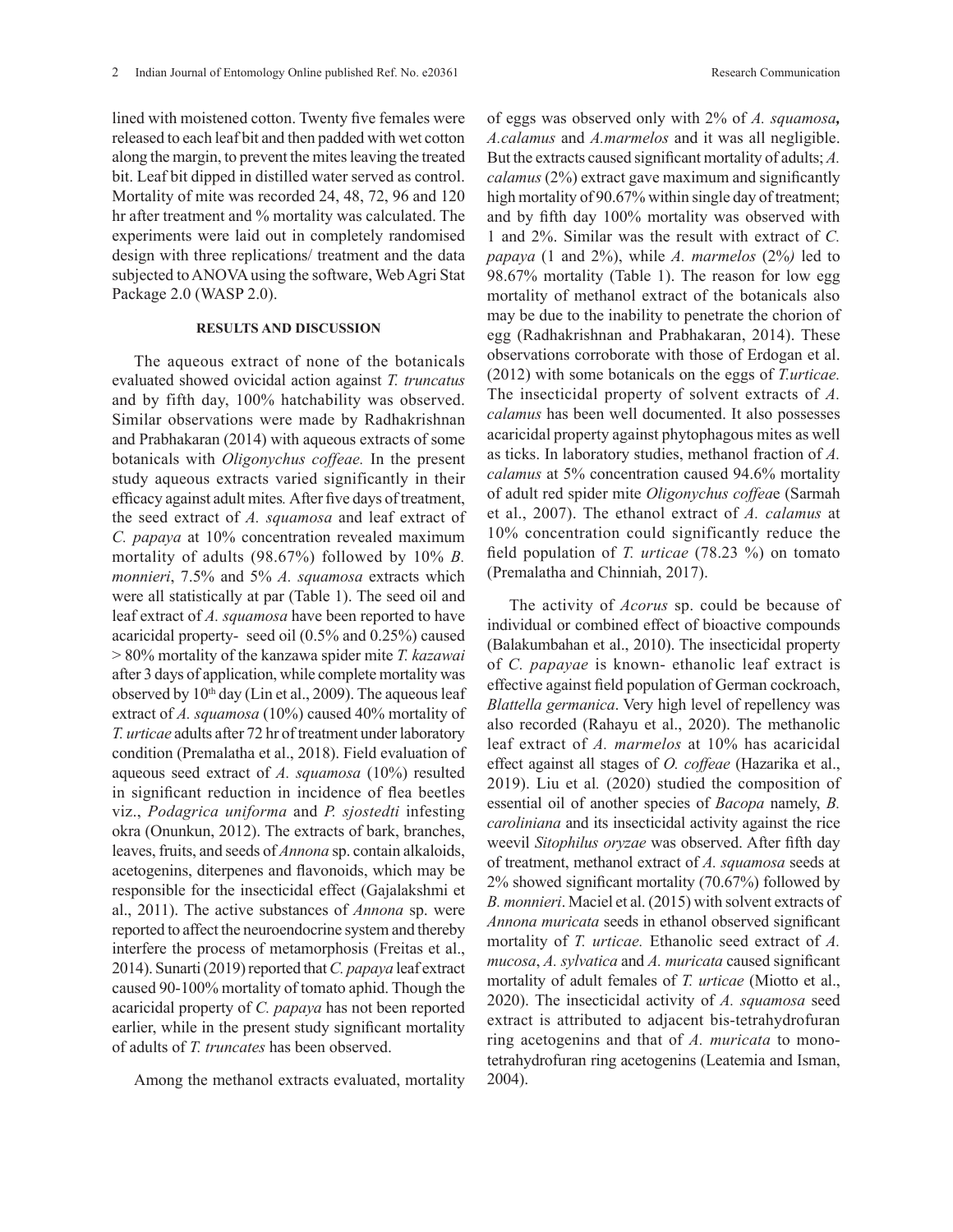| Treatment                                                |                    |                                  |                                                                                                                                                                                                                             |                                                                                                                                                                                                                                                                                                                                                           |                                                                                                                                                                                                                                                                                                     |                                                                                                                                                                                                                             |                                                                                                                                                                                                                                                                                                                                                                                             | Methano                                                                                                                       |                                                                                                                                                                                                                                                                                                                                                                                      |                                                                                                                                                                                                                                                                                                                                                                |
|----------------------------------------------------------|--------------------|----------------------------------|-----------------------------------------------------------------------------------------------------------------------------------------------------------------------------------------------------------------------------|-----------------------------------------------------------------------------------------------------------------------------------------------------------------------------------------------------------------------------------------------------------------------------------------------------------------------------------------------------------|-----------------------------------------------------------------------------------------------------------------------------------------------------------------------------------------------------------------------------------------------------------------------------------------------------|-----------------------------------------------------------------------------------------------------------------------------------------------------------------------------------------------------------------------------|---------------------------------------------------------------------------------------------------------------------------------------------------------------------------------------------------------------------------------------------------------------------------------------------------------------------------------------------------------------------------------------------|-------------------------------------------------------------------------------------------------------------------------------|--------------------------------------------------------------------------------------------------------------------------------------------------------------------------------------------------------------------------------------------------------------------------------------------------------------------------------------------------------------------------------------|----------------------------------------------------------------------------------------------------------------------------------------------------------------------------------------------------------------------------------------------------------------------------------------------------------------------------------------------------------------|
|                                                          |                    | 5%                               |                                                                                                                                                                                                                             |                                                                                                                                                                                                                                                                                                                                                           |                                                                                                                                                                                                                                                                                                     |                                                                                                                                                                                                                             |                                                                                                                                                                                                                                                                                                                                                                                             |                                                                                                                               |                                                                                                                                                                                                                                                                                                                                                                                      |                                                                                                                                                                                                                                                                                                                                                                |
|                                                          | 3DAT               | <b>TACS</b>                      | 3DAI                                                                                                                                                                                                                        | INC                                                                                                                                                                                                                                                                                                                                                       | 3DAT                                                                                                                                                                                                                                                                                                | INC                                                                                                                                                                                                                         | $\begin{array}{l} \n 1\frac{9}{5} \\  1\frac{3}{5} \\  3\frac{1}{3} \\  5\frac{1}{3} \\  6\frac{1}{3} \\  7\frac{1}{3} \\  8\frac{1}{3} \\  9\frac{1}{3} \\  1\frac{1}{3} \\  1\frac{1}{3} \\  9\frac{1}{3} \\  1\frac{1}{3} \\  1\frac{1}{3} \\  1\frac{1}{3} \\  1\frac{1}{3} \\  1\frac{1}{3} \\  1\frac{1}{3} \\  1\frac{1}{3} \\  1\frac{1}{3} \\  1\frac{1}{3} \\  1\frac{1}{3} \\  $ |                                                                                                                               | $\begin{array}{l} \n 2\% \quad 2\% \quad 2\% \quad 2\% \quad 2\% \quad 2\% \quad 2\% \quad 2\% \quad 2\% \quad 2\% \quad 2\% \quad 2\% \quad 2\% \quad 2\% \quad 2\% \quad 2\% \quad 2\% \quad 2\% \quad 2\% \quad 2\% \quad 2\% \quad 2\% \quad 2\% \quad 2\% \quad 2\% \quad 2\% \quad 2\% \quad 2\% \quad 2\% \quad 2\% \quad 2\% \quad 2\% \quad 2\% \quad 2\% \quad 2\% \quad $ | <b>LAGS</b>                                                                                                                                                                                                                                                                                                                                                    |
| Lantana camara                                           | $32.00^\text{cd}$  | $41.33$ ad                       |                                                                                                                                                                                                                             |                                                                                                                                                                                                                                                                                                                                                           |                                                                                                                                                                                                                                                                                                     |                                                                                                                                                                                                                             |                                                                                                                                                                                                                                                                                                                                                                                             |                                                                                                                               |                                                                                                                                                                                                                                                                                                                                                                                      |                                                                                                                                                                                                                                                                                                                                                                |
|                                                          | (33.96)            | (39.78)                          |                                                                                                                                                                                                                             |                                                                                                                                                                                                                                                                                                                                                           |                                                                                                                                                                                                                                                                                                     |                                                                                                                                                                                                                             |                                                                                                                                                                                                                                                                                                                                                                                             |                                                                                                                               |                                                                                                                                                                                                                                                                                                                                                                                      |                                                                                                                                                                                                                                                                                                                                                                |
| degle marmelos                                           | 6.67 <sup>d</sup>  | $9.33^{\rm f}$                   |                                                                                                                                                                                                                             |                                                                                                                                                                                                                                                                                                                                                           |                                                                                                                                                                                                                                                                                                     |                                                                                                                                                                                                                             |                                                                                                                                                                                                                                                                                                                                                                                             |                                                                                                                               |                                                                                                                                                                                                                                                                                                                                                                                      |                                                                                                                                                                                                                                                                                                                                                                |
|                                                          | (14.79)            | (17.71)                          |                                                                                                                                                                                                                             |                                                                                                                                                                                                                                                                                                                                                           |                                                                                                                                                                                                                                                                                                     |                                                                                                                                                                                                                             |                                                                                                                                                                                                                                                                                                                                                                                             |                                                                                                                               |                                                                                                                                                                                                                                                                                                                                                                                      |                                                                                                                                                                                                                                                                                                                                                                |
| Eucalyptus sp.                                           | 12.00 <sup>d</sup> | $22.67^{\circ}$                  |                                                                                                                                                                                                                             |                                                                                                                                                                                                                                                                                                                                                           |                                                                                                                                                                                                                                                                                                     |                                                                                                                                                                                                                             |                                                                                                                                                                                                                                                                                                                                                                                             |                                                                                                                               |                                                                                                                                                                                                                                                                                                                                                                                      |                                                                                                                                                                                                                                                                                                                                                                |
|                                                          | (20.09)            | (28.19)                          | $(41.42)$ $(50.67)$ $(50.67)$ $(50.67)$ $(50.67)$ $(50.67)$ $(50.67)$ $(50.67)$ $(50.67)$ $(50.67)$ $(50.67)$ $(50.67)$ $(50.67)$ $(50.67)$ $(50.67)$ $(50.67)$ $(50.67)$ $(50.67)$ $(50.67)$ $(50.67)$ $(50.67)$ $(50.67)$ | $\begin{array}{l} 50.67^{\circ} \\ 50.67^{\circ} \\ 21.3^{\circ} \\ 21.3^{\circ} \\ 30.60 \\ 60.60 \\ 71.3^{\circ} \\ 72.13^{\circ} \\ 81.3^{\circ} \\ 90.60 \\ 90.60^{\circ} \\ 90.60^{\circ} \\ 90.60^{\circ} \\ 90.60^{\circ} \\ 91.3^{\circ} \\ 91.3^{\circ} \\ 91.3^{\circ} \\ 91.3^{\circ} \\ 91.3^{\circ} \\ 92.4^{\circ} \\ 93.60^{\circ} \\ 94.$ | $\begin{array}{l} 50.67 \\ 50.41 \\ 71.33 \\ 82.49 \\ 17.33 \\ 18.67 \\ 19.68 \\ 10.39 \\ 11.41 \\ 12.59 \\ 13.67 \\ 14.72 \\ 15.89 \\ 16.80 \\ 17.72 \\ 18.67 \\ 19.60 \\ 19.60 \\ 10.40 \\ 10.60 \\ 11.40 \\ 12.40 \\ 13.41 \\ 14.72 \\ 14.71 \\ 14.72 \\ 14.73 \\ 14.73 \\ 15.8 \\ 16.8 \\ 17.7$ | $[72.00]$ $[72.00]$ $[72.00]$ $[72.00]$ $[72.00]$ $[72.00]$ $[72.00]$ $[72.00]$ $[72.00]$ $[72.00]$ $[72.00]$ $[72.00]$ $[72.00]$ $[72.00]$ $[72.00]$ $[72.00]$ $[72.00]$ $[72.00]$ $[72.00]$ $[72.00]$ $[72.00]$ $[72.00]$ |                                                                                                                                                                                                                                                                                                                                                                                             |                                                                                                                               |                                                                                                                                                                                                                                                                                                                                                                                      | $\begin{array}{l} \mathbb{Z}[3000] \mathbb{Z}[3000] \mathbb{Z}[3000] \mathbb{Z}[3000] \mathbb{Z}[3000] \mathbb{Z}[3000] \mathbb{Z}[3000] \mathbb{Z}[3000] \mathbb{Z}[3000] \mathbb{Z}[3000] \mathbb{Z}[3000] \mathbb{Z}[3000] \mathbb{Z}[3000] \mathbb{Z}[3000] \mathbb{Z}[3000] \mathbb{Z}[3000] \mathbb{Z}[3000] \mathbb{Z}[3000] \mathbb{Z}[3000] \mathbb{$ |
| Vitex negundo                                            | 6.67 <sup>d</sup>  | $18.67$ ef                       |                                                                                                                                                                                                                             |                                                                                                                                                                                                                                                                                                                                                           |                                                                                                                                                                                                                                                                                                     |                                                                                                                                                                                                                             |                                                                                                                                                                                                                                                                                                                                                                                             |                                                                                                                               |                                                                                                                                                                                                                                                                                                                                                                                      |                                                                                                                                                                                                                                                                                                                                                                |
|                                                          | (14.79)            | (24.98)                          |                                                                                                                                                                                                                             |                                                                                                                                                                                                                                                                                                                                                           |                                                                                                                                                                                                                                                                                                     |                                                                                                                                                                                                                             |                                                                                                                                                                                                                                                                                                                                                                                             |                                                                                                                               |                                                                                                                                                                                                                                                                                                                                                                                      |                                                                                                                                                                                                                                                                                                                                                                |
| Ocimum sanctum                                           | 9.33 <sup>d</sup>  | $14.67^{\circ}$                  |                                                                                                                                                                                                                             |                                                                                                                                                                                                                                                                                                                                                           |                                                                                                                                                                                                                                                                                                     |                                                                                                                                                                                                                             |                                                                                                                                                                                                                                                                                                                                                                                             |                                                                                                                               |                                                                                                                                                                                                                                                                                                                                                                                      |                                                                                                                                                                                                                                                                                                                                                                |
|                                                          | (17.71)            | $(22.48)$<br>12.00ef             |                                                                                                                                                                                                                             |                                                                                                                                                                                                                                                                                                                                                           |                                                                                                                                                                                                                                                                                                     |                                                                                                                                                                                                                             |                                                                                                                                                                                                                                                                                                                                                                                             |                                                                                                                               |                                                                                                                                                                                                                                                                                                                                                                                      |                                                                                                                                                                                                                                                                                                                                                                |
| Quassia indica                                           | $8.00^{d}$         |                                  |                                                                                                                                                                                                                             |                                                                                                                                                                                                                                                                                                                                                           |                                                                                                                                                                                                                                                                                                     |                                                                                                                                                                                                                             |                                                                                                                                                                                                                                                                                                                                                                                             |                                                                                                                               |                                                                                                                                                                                                                                                                                                                                                                                      |                                                                                                                                                                                                                                                                                                                                                                |
|                                                          | (16.08)            | $(20.09)$<br>$69.33^{\circ}$     |                                                                                                                                                                                                                             |                                                                                                                                                                                                                                                                                                                                                           |                                                                                                                                                                                                                                                                                                     |                                                                                                                                                                                                                             |                                                                                                                                                                                                                                                                                                                                                                                             |                                                                                                                               |                                                                                                                                                                                                                                                                                                                                                                                      |                                                                                                                                                                                                                                                                                                                                                                |
| Bacopa monnieri                                          | $41.33^{bc}$       |                                  |                                                                                                                                                                                                                             |                                                                                                                                                                                                                                                                                                                                                           |                                                                                                                                                                                                                                                                                                     |                                                                                                                                                                                                                             |                                                                                                                                                                                                                                                                                                                                                                                             |                                                                                                                               |                                                                                                                                                                                                                                                                                                                                                                                      |                                                                                                                                                                                                                                                                                                                                                                |
|                                                          | (39.95)            | (56.49)                          |                                                                                                                                                                                                                             |                                                                                                                                                                                                                                                                                                                                                           |                                                                                                                                                                                                                                                                                                     |                                                                                                                                                                                                                             |                                                                                                                                                                                                                                                                                                                                                                                             |                                                                                                                               |                                                                                                                                                                                                                                                                                                                                                                                      |                                                                                                                                                                                                                                                                                                                                                                |
| Carica papaya                                            | 12.00 <sup>d</sup> | $25.33$ de                       |                                                                                                                                                                                                                             |                                                                                                                                                                                                                                                                                                                                                           |                                                                                                                                                                                                                                                                                                     |                                                                                                                                                                                                                             |                                                                                                                                                                                                                                                                                                                                                                                             |                                                                                                                               |                                                                                                                                                                                                                                                                                                                                                                                      |                                                                                                                                                                                                                                                                                                                                                                |
|                                                          | (20.09)            | $(30.12)$<br>88.00 <sup>ab</sup> |                                                                                                                                                                                                                             |                                                                                                                                                                                                                                                                                                                                                           |                                                                                                                                                                                                                                                                                                     |                                                                                                                                                                                                                             |                                                                                                                                                                                                                                                                                                                                                                                             |                                                                                                                               |                                                                                                                                                                                                                                                                                                                                                                                      |                                                                                                                                                                                                                                                                                                                                                                |
| Annona squamosa                                          | $62.67^{ab}$       |                                  |                                                                                                                                                                                                                             |                                                                                                                                                                                                                                                                                                                                                           |                                                                                                                                                                                                                                                                                                     |                                                                                                                                                                                                                             |                                                                                                                                                                                                                                                                                                                                                                                             |                                                                                                                               |                                                                                                                                                                                                                                                                                                                                                                                      |                                                                                                                                                                                                                                                                                                                                                                |
|                                                          | (52.38)            | $(70.19)$<br>20.00sf             |                                                                                                                                                                                                                             |                                                                                                                                                                                                                                                                                                                                                           |                                                                                                                                                                                                                                                                                                     |                                                                                                                                                                                                                             |                                                                                                                                                                                                                                                                                                                                                                                             |                                                                                                                               |                                                                                                                                                                                                                                                                                                                                                                                      |                                                                                                                                                                                                                                                                                                                                                                |
| Acoruscalamus                                            | 6.67 <sup>d</sup>  |                                  |                                                                                                                                                                                                                             |                                                                                                                                                                                                                                                                                                                                                           |                                                                                                                                                                                                                                                                                                     |                                                                                                                                                                                                                             |                                                                                                                                                                                                                                                                                                                                                                                             |                                                                                                                               |                                                                                                                                                                                                                                                                                                                                                                                      |                                                                                                                                                                                                                                                                                                                                                                |
|                                                          | (14.79)            | (26.49)                          |                                                                                                                                                                                                                             |                                                                                                                                                                                                                                                                                                                                                           |                                                                                                                                                                                                                                                                                                     |                                                                                                                                                                                                                             |                                                                                                                                                                                                                                                                                                                                                                                             |                                                                                                                               |                                                                                                                                                                                                                                                                                                                                                                                      |                                                                                                                                                                                                                                                                                                                                                                |
| Control                                                  | 2.67 <sup>d</sup>  | $6.67^{\rm f}$                   |                                                                                                                                                                                                                             |                                                                                                                                                                                                                                                                                                                                                           |                                                                                                                                                                                                                                                                                                     |                                                                                                                                                                                                                             |                                                                                                                                                                                                                                                                                                                                                                                             |                                                                                                                               |                                                                                                                                                                                                                                                                                                                                                                                      |                                                                                                                                                                                                                                                                                                                                                                |
|                                                          | (7.88)             | (14.79)                          |                                                                                                                                                                                                                             |                                                                                                                                                                                                                                                                                                                                                           |                                                                                                                                                                                                                                                                                                     |                                                                                                                                                                                                                             |                                                                                                                                                                                                                                                                                                                                                                                             |                                                                                                                               |                                                                                                                                                                                                                                                                                                                                                                                      |                                                                                                                                                                                                                                                                                                                                                                |
| $CD (p=0.05)$                                            | 14.72              | 12.15                            |                                                                                                                                                                                                                             |                                                                                                                                                                                                                                                                                                                                                           |                                                                                                                                                                                                                                                                                                     |                                                                                                                                                                                                                             |                                                                                                                                                                                                                                                                                                                                                                                             |                                                                                                                               |                                                                                                                                                                                                                                                                                                                                                                                      |                                                                                                                                                                                                                                                                                                                                                                |
| DAT=Days after treatment; Each value mean of three repli |                    |                                  |                                                                                                                                                                                                                             |                                                                                                                                                                                                                                                                                                                                                           |                                                                                                                                                                                                                                                                                                     |                                                                                                                                                                                                                             |                                                                                                                                                                                                                                                                                                                                                                                             | ications; Figures in parentheses arc sine transformed values; Means followed by common letter(s) do not significantly (p=0.05 |                                                                                                                                                                                                                                                                                                                                                                                      |                                                                                                                                                                                                                                                                                                                                                                |

Table 1. Efficacy of aqueous and methanol extracts of botanicals on females of T. truncatus Table 1. Efficacy of aqueous and methanol extracts of botanicals on females of *T. truncatus*